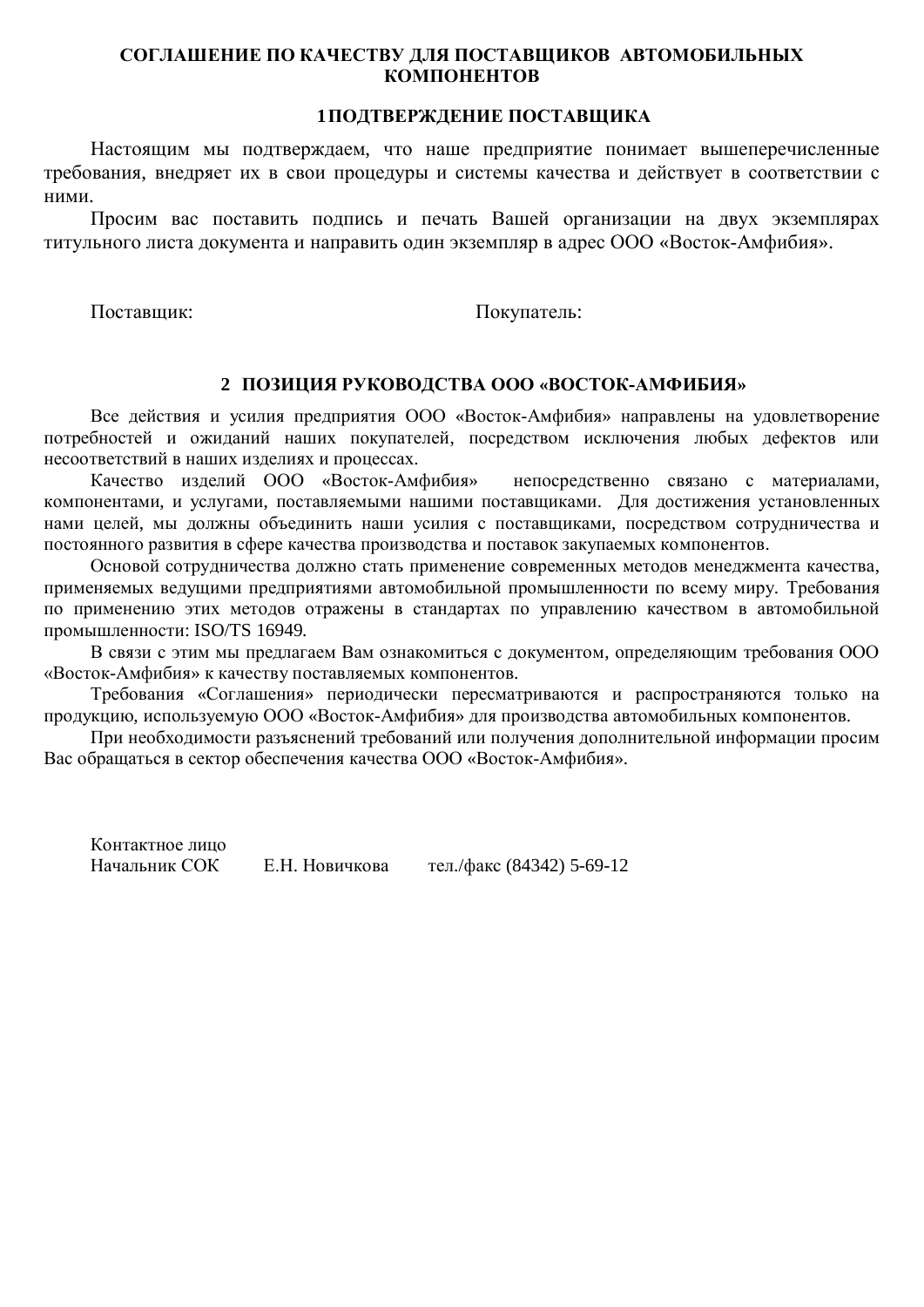**3 ɈȻɓɂȿɉɈɅɈɀȿɇɂə**

3.1 На момент заключения договора СМК Поставщика должна быть сертифицирована на соответствие МС ИСО9001(или ГОСТ Р). Если на момент заключения договора, Поставщики не имеют действующего сертификата соответствия, то они должны предоставить план получения сертификатов, план должен содержать временной график получения.

3.2 Вторым шагом по совершенствованию системы менеджмента качества поставщика является внедрение и сертификация СМК соответствующей требованиям ИСО16949.

3.3 Поставщик принимает на себя обязательства по включению в договоры с субпоставщиками (изготовителями сырья, материалов и комплектующих изделий входящих в состав продукции) требований по сертификации СМК на соответствие ИСО 9001.

**3.4** От всех поставщиков ожидается, что продукция в ООО «Восток-Амфибия» будет поставляться с нулевым дефектом, и что цена на товар включает в себя все затраты Поставщика по поддержанию нулевого РРМ, в том числе затраты на системы зашиты от ошибок производства, затраты на контроль качества.

**3.5** Поставщик должен исследовать и подтвердить производственную осуществимость выпуска предложенной продукции (товара) в заданные сроки – на этапе анализа Договора.

3.6 Поставщик должен иметь эффективную производственную практику и документацию для обеспечения непрерывного потока качественной, бездефектной продукции для поставки на ООО «Восток-Амфибия».

# **4ɉɊɈɐȿȾɍɊɕ (ȾɈɄɍɆȿɇɌȺɐɂə)**

4.1 Поставщик должен применять инженерные методы управления качеством: FMEA, MSA, SPC, APOP/ANPOP, PPAP

Поставщик должен руководствоваться документацией ООО «Восток-Амфибия»: методика оценки поставщиков ООО «Восток-Амфибия»; порядок разработки корректирующих и предупреждающих действий. ООО «Восток-Амфибия» предоставляет указанные собственные процедуры.

## **5** ИДЕНТИФИКАЦИЯ И ПРОСЛЕЖИВАЕМОСТЬ

5.1 Поставщик должен предусмотреть правила маркировки для отслеживания каждой партии продукции. Маркировка может включать дату производства, контроля, и любые другие коды. Маркировка должна быть нанесена на первичную упаковку или вложена в тару для того, чтобы была возможность проследить назад все материалы и этапы технологического процесса.

5.2 Возможные дополнительные требования могут быть определены в технических условиях компонента.

### **6** ОДОБРЕНИЕ ПРОИЗВОДСТВА КОМПОНЕНТА

**6.1** Поставка товара по договору может быть начата Поставщиком только при наличиии положительного заключения на поставку.

**6.2** Процесс одобрения производственной части (PPAP) используется для определения того, правильно ли поняты Поставщиком все требования ООО «Восток-Амфибия» в отношении продукции, и имеет ли производственный процесс этого поставщика потенциал производства изделий, удовлетворяющих этим требованиям в процессе реального производственного цикла при заявленной производительности.

Этот процесс применяется также ко всем планируемым Поставщиком изменениям. Изменения могут состоять из нового субподрядчика, изменения конструкции, изменения материала, нового места изготовления или произволственного процесса, новой или переделанной инструментальной оснастки (включая литейные формы).

Недопустимы любые изменения в технологии, материалах, изменение субпоставщиков. При необходимости таких изменений Поставщик должен пройти процедуру переутверждения изделий к производству по принятой у Покупателя форме. Поставщик обязуется применять процедуру управления изменениями к своим «Поставщикам»

6.3 Для ознакомления с дополнительными подробностями просим обращаться к ГОСТ Р 51814.4 или руководство PPAP AIAG.

# **7 КАЧЕСТВО ПРОДУКЦИИ**

**7.1** Поставщик несёт ответственность за качество поставленной продукции, на всех этапах начиная с производства и заканчивая её эксплуатацией у потребителя. Поставщик гарантирует качество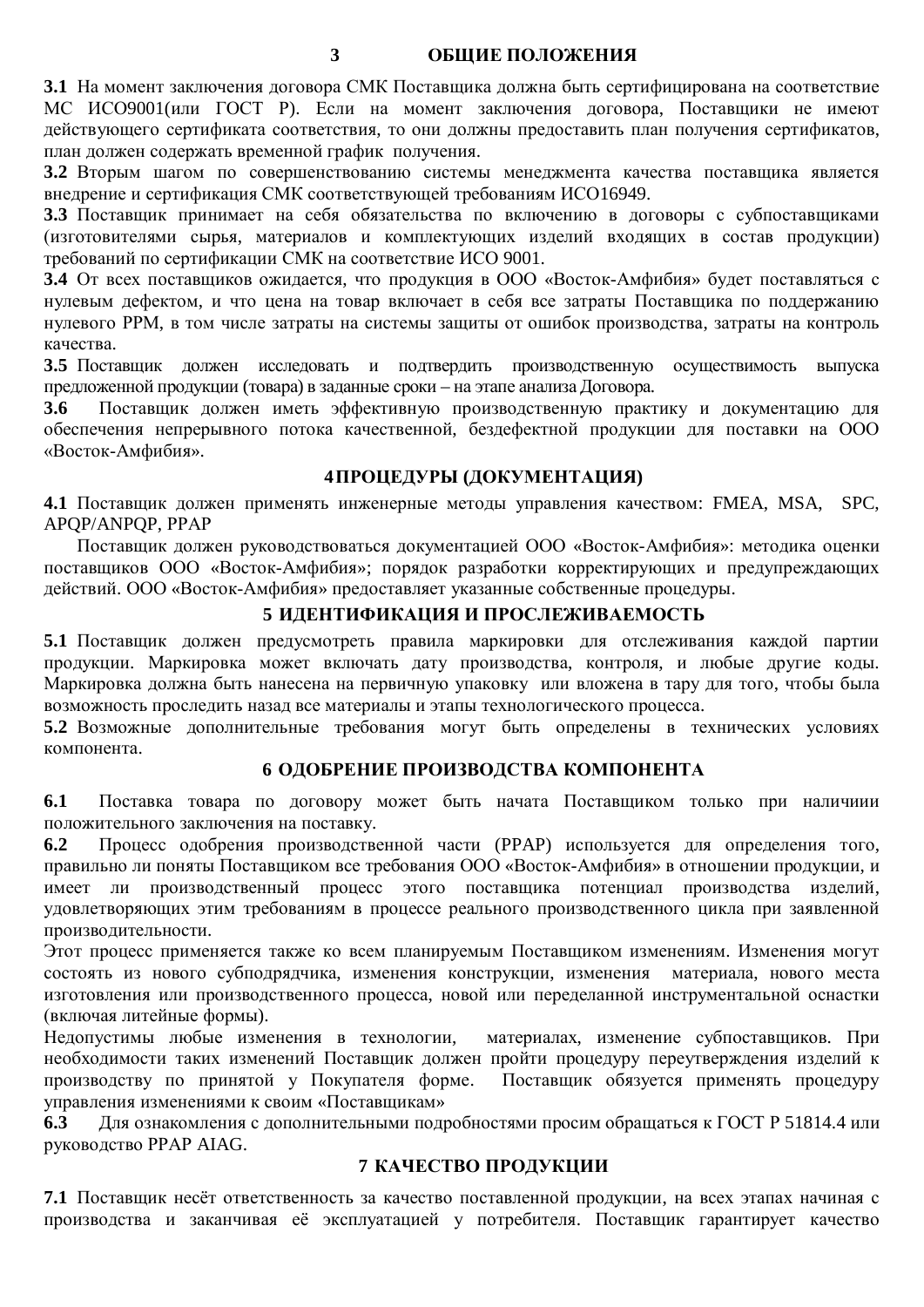поставленной продукции и отсутствие в ней каких-либо несоответствий и дефектов, в том числе скрытых.

7.2 Продукция должна соответствовать согласованной технической документации, контрольным образцам, техническим условиям, чертежам, методикам контроля и другим обязательным требованиям, и работать без отклонений в соответствии с требованиями.

**7.3** Критерием приёмки продукции как у Поставщика, так и у Покупателя при контроле по альтернативному признаку должно быть «0» дефектов. Поставщик обязан производить поставку товара в соответствии с установленными Покупателем нормами (ррм). Нормы ррм в состоянии переработки

7.4 Поставщик обязан проводить необходимый контроль с целью доказательства соответствия готовой продукции установленным требованиям. По запросу ООО «Восток-Амфибия». Поставшик обязан предоставлять результаты испытаний и контроля. Персонал, осуществляющий контроль, должен иметь соответствующую квалификацию.

7.5 После поступления продукции Поставщика в ООО «Восток-Амфибия», она должна быть проверена только в отношении типа и количества, а также на наличие внешних видимых повреждений в результате транспортировки. ООО «Восток-Амфибия» **не** обязано проводить более детальную экспертизу продукции после ее получения.

7.6 Если результаты в области достижения качества находятся ниже заявленного целевого уровня РРМ, то Поставшик и ООО «Восток-Амфибия» должны определить и согласовать корректирующие действия для достижения указанных целей в возможно короткий срок.

7.7 Поставщик должен активно принимать участие в анализе проблем с качеством поставляемого товара, обнаруженных ООО «Восток-Амфибия» и/или его Потребителями. Поставщик должен предоставить эффективные корректирующие действия, и отслеживать регулярно выполнение этих действий.

7.8 Поставщик обязуется применять процедуру по осуществлению корректирующих и предупреждающих действий с целью устранения причин фактических или потенциальных несоответствий продукции, а также вести работу по непрерывному улучшению качества продукции. Процедура корректирующих и предупреждающих действий должна распространяться на случаи снижения категории Поставщика по бальной оценке ООО «Восток-Амфибия» и получение специальных уведомлений, связанных с качеством продукции. ООО «Восток-Амфибия» обязуется предоставить результаты оценки Поставщика.

7.9 При возникновении проблемы с качеством поставленной продукции Поставщику направляется уведомление, содержащее описание проблемы.

7.10 При возникновении проблемы, от Поставщика требуется внедрение эффективных и немедленных слерживающих лействий (перепроверка заделов, информирование персонала и т.д.).

7.11 После получения уведомления Поставщик обязан дать письменный ответ, включающий следующую информацию:

о внедренных сдерживающих мерах;

корректирующие действия, принимаемые для предотвращения дальнейших поставок несоответствующей продукции, включая ожидаемый эффект от их внедрения;

меры в отношении продукции несоответствующего качества;

гарантированную дату поставки продукции, соответствующей требованиям.

7.12 По истечении сроков реализации корректирующих действий Поставщик обязан предоставить ООО «Восток-Амфибия» отчет, включающий оценку результативности предпринятых действий.

7.13 На предприятии Поставщика должен быть внедрён процесс управления несоответствующей продукцией. Несоответствующей продукцией является продукция, у которой хотя бы одна характеристика не соответствует установленным требованиям. Вся несоответствующая продукция должна быть изолирована и илентифицирована.

7.14 Для отработки дефектов у Поставщика должны применяться современные инструменты качества, такие как 8Д, «5Почему» «Диаграмма Исикавы».

# **8OШЕНКА ПОСТАВШИКА**

**8.1** ООО «Восток-Амфибия» оценивает Поставщиков по следующим основным критериям:

- Качество продукции (в состоянии поставки, переработки, эксплуатации)
- Своевременность поставок.
- Уровень цен.